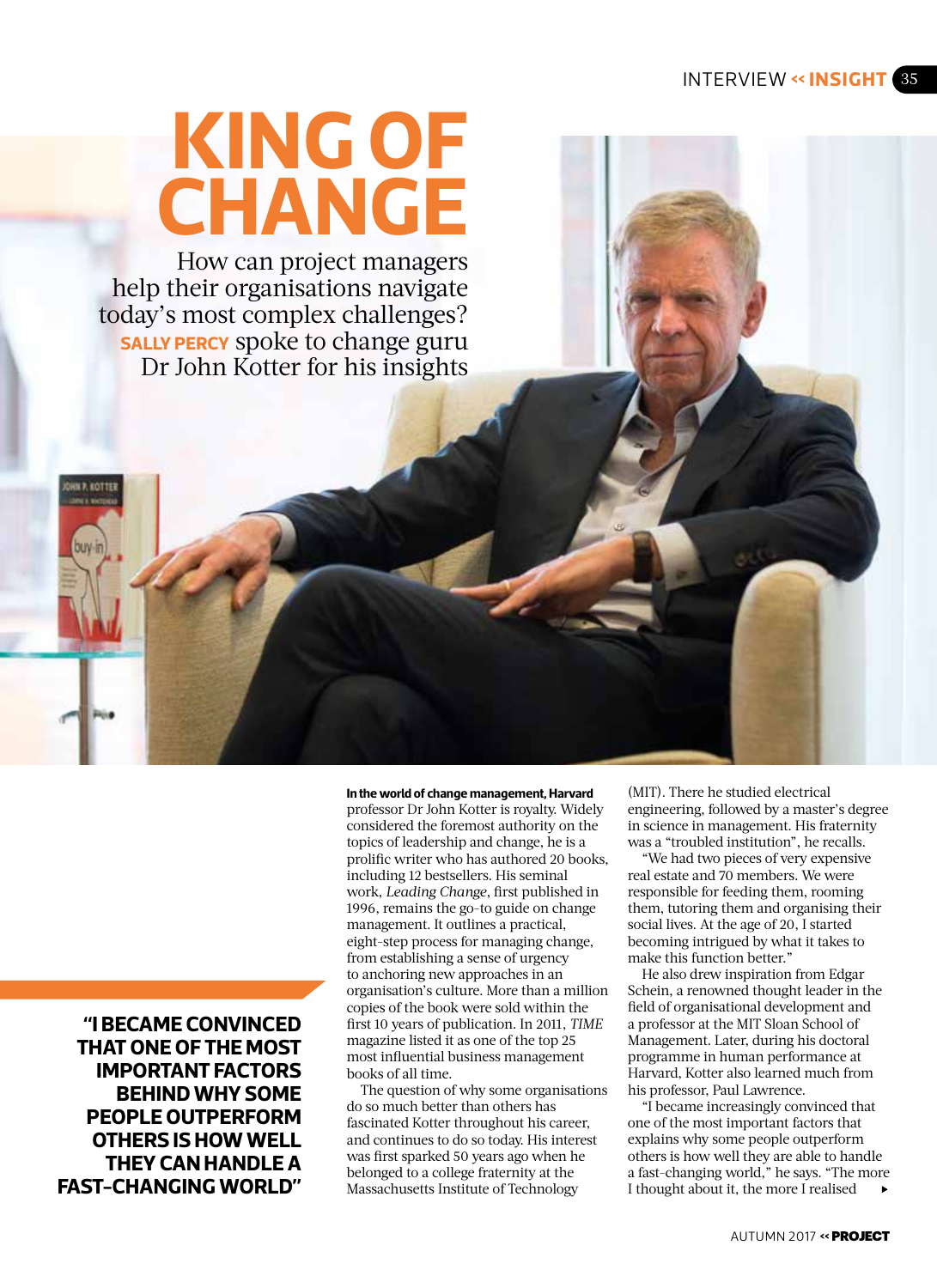## **"A LOT OF PEOPLE WORK IN CULTURES THAT WERE DESIGNED IN A SLOWER-MOVING WORLD"**

leadership was directly related to handling change, just as management was more directly involved in making complex systems run well every day."

Kotter believes the central challenge facing leaders in our age of disruption is "being able to run the organisation both very well and very efficiently, while at the same time constantly leaping into the future, which involves changing many strategically important things".

Digitalisation is the obvious change challenge facing the world at present, but Kotter is clear that "there is a whole long list of other things" besides. The list includes ageing populations, industry consolidation involving mergers and acquisitions, and the rise of China.

"Very often it's just changing to be able to deal with change," he says. "A lot of people work in cultures that were designed, or emerged, in a slower-moving world and have habits that aren't very good in a faster-moving world. A big deal is changing some aspects of culture."

Kotter also highlights the need for speed: "You used to be able to execute a new strategy over three years, but that is just not acceptable anymore. It's got to be done in two years, or a year and a half. If not, somebody else will go zooming past you."

## **CHANGE PROJECTS**

The difficulty with change projects, as Kotter himself acknowledges, is getting them right. History is littered with examples of change projects that have gone spectacularly wrong, within both the corporate sphere and government. For this reason, the typical reaction for many workers to the announcement of a brandnew change programme is a sceptical lift of the eyebrow. According to Kotter, that is an entirely natural response.

"What they've seen is often so unsuccessful that they're being rational



by acting suspiciously and resisting the organisation wasting their time on one more effort that isn't going to achieve much," he says. "And will that be a problem in the future as the world changes more and more? Absolutely."

So what can leaders and project managers do to make sure that their own change projects stay on track? Kotter cites three strategies for success – involve lots of people, win over their hearts as well as their minds, and give them the freedom to act. In his 2014 book, *Accelerate*, he also champions agile networks of 'change agents' within organisations as more effective structures for driving change than traditional hierarchies. This is particularly the case if an organisation is embarking on far-reaching, complex change – the kind of change that Kotter himself specialises in.

"The change projects that do particularly well get more people involved – not by appointing them, throwing money at them or ordering them, but by getting their hearts, as well as their minds, into the game," he says. "They create a network organisation and they allow people to show initiative, to be proactive and to really lead – not just manage a project in a tight way."

Kotter gives Dallas-based Southwest Airlines, the world's largest low-cost carrier, as an example of an organisation that manages change well by following these principles.

Another point that he is adamant about is the need to learn from other organisations that have managed change projects well.

"I've got a lot of the inspiration from people who are actually running organisations and have done miraculous things," Kotter says. "I wrote a biography of Konosuke Matsushita, the founder of Panasonic. His story of what is possible is incredibly inspiring, because it is so far beyond what we tend to think is possible."

He adds: "I wish change leaders could go with me on my research trips so that they could see for themselves what works and what doesn't work, and have experience beyond their own organisations. So many people are working with limited information based only on their own experiences. That's not enough to be able to draw sensible conclusions. If you want to be a great Olympic athlete, don't assume that you have a coach and a set of experiences that will make you one. Go out there, look for the coaches, look for the past and current